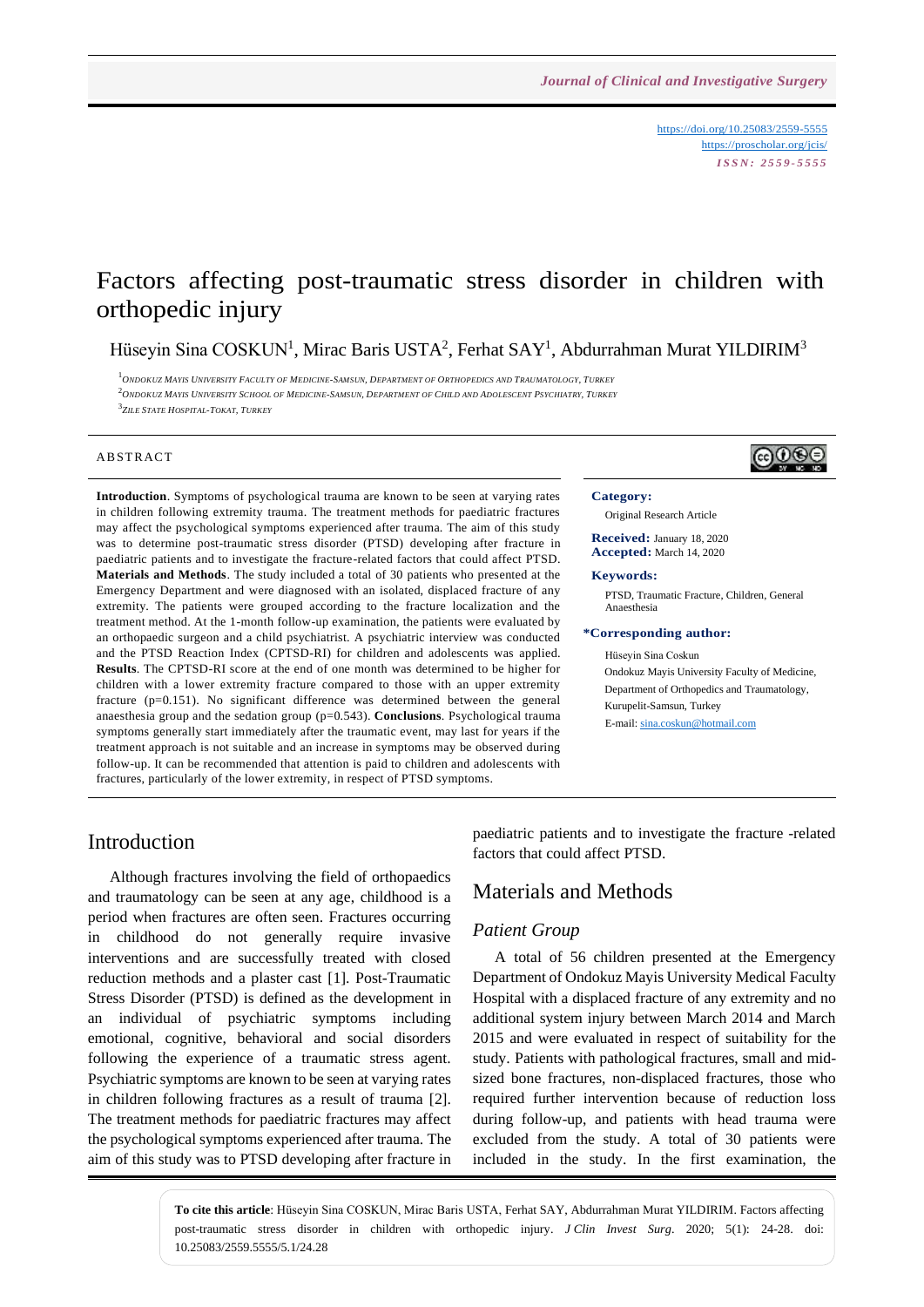localization of the fracture, the need for reduction or surgical intervention, the type of anaesthesia administered and the intervention made were recorded. At the follow-up examination 1 month after discharge, the patients were evaluated by an orthopedic surgeon and a child psychiatrist. In the orthopaedic examination, the maintenance of reduction and union were evaluated. In suitable patients, the plaster cast or brace was removed and physical therapy exercises were recommended for full range of joint movement. In the same follow-up examination, the Child/Adolescent PTSD Reaction Index (CPTSD-RI) was applied by a child psychiatrist in a structured psychiatric interview.

# *Data collection tools: Child/Adolescent Post-Traumatic Stress Disorder Reaction Index (CPTSD-RI)*

The CPTSD-RI was developed by Pynoos et al to examine the PTSD symptoms in children and adolescents [3]. The semi-structured scale consists of 20 items to be answered with Likert-type responses to evaluate the reactions in children and adolescents to stress following various traumatic experiences [3, 4].

# Results

A total of 30 patients were included in the study comprising 23 males and 7 females, with a mean age of 11.7 years (range, 8-18 years). The mean length of stay in hospital was 1.3 days.

The distribution of the fractures is shown in Table 1. The patients were separated into groups of reduction under general anaesthesia (GA) [n=17] and reduction under sedation (n=13). The procedures for all the femur and humerus fractures were applied under GA and for all the radius and tibia fractures under sedation.

When the fracture distribution was examined, all the 10 humerus fractures were extension type fractures. These were all applied with closed reduction under general anaesthesia then fixed with Kirschner wires (K wires). The 7 femur fractures were alllocated in the diaphysis and were treated with elastic nailsin 3 cases and with plate and screw osteosynthesis in 4 cases. The 8 radius fractures were treated with closed reduction undersedation and depending on the swelling of the extremity, a plaster cast or a brace was applied. All the 5 tibia fractures were located in the diaphysis and were treated with closed reduction under sedation and a plaster cast.

In the orthopaedic evaluation after one month, no malunion, non-union or loss of reduction was seen in any patient. In the same session, the patients were evaluated in the Child Psychiatry Clinic. The comparisons of the CPTSD-RI scores according to fracture localization and anaesthesia type are shown in Tables 2 and 3 respectively. The general anaesthesia patients were all hospitalized (mean length of stay, 1.4 days; range, 1-3 days) and the sedation patients were followed up as outpatients.

**Table 1**. Sociodemographic and clinical parameters of patients

| <b>Study parameters</b>                                   |                    |         |                 |  |
|-----------------------------------------------------------|--------------------|---------|-----------------|--|
| Mean age (years)                                          | $11.7 \pm 2.88$    |         |                 |  |
| Gender (%)                                                | Male               |         | 76.7% (n: 23)   |  |
|                                                           | Female             |         | 23.3% (n: 7)    |  |
| Fracture localization                                     | Upper<br>extremity | Humerus | 33.3% (n: 10)   |  |
|                                                           |                    | Radius  | $26.6\%$ (n: 8) |  |
|                                                           | Lower<br>extremity | Femur   | 23.3% (n: 7)    |  |
|                                                           |                    | Tibia   | $16.6\%$ (n: 5) |  |
| Patients receiving<br>general anaesthesia                 | 56.66% (n: 17)     |         |                 |  |
| Patients receiving<br>sedation                            | 43.34% (n: 13)     |         |                 |  |
| CPTSD-RI score at<br>follow-up 1 month<br>after discharge | $38.2 \pm 8.6$     |         |                 |  |

| <b>Table 2.</b> Comparison of lower and upper extremity<br>fracture group PTSD scores |                                                            |                                                            |       |       |  |  |  |
|---------------------------------------------------------------------------------------|------------------------------------------------------------|------------------------------------------------------------|-------|-------|--|--|--|
|                                                                                       | <b>Isolated lower</b><br>extremity<br>fracture<br>$(n=12)$ | <b>Isolated upper</b><br>extremity<br>fracture<br>$(n=18)$ | Z     | р     |  |  |  |
| <b>CPTSD-RI</b><br>score                                                              | $37.54 \pm 13.36$                                          | $22.52 \pm 12.99$                                          | 1.931 | 0.151 |  |  |  |

**Note:** Variables were analysed with the Mann-Whitney-U test

| <b>Table 3.</b> Comparison of general anaesthesia and<br>sedation group PTSD scores |                                           |                               |   |   |  |  |  |
|-------------------------------------------------------------------------------------|-------------------------------------------|-------------------------------|---|---|--|--|--|
|                                                                                     | <b>General</b><br>Anaesthesia<br>$(n=17)$ | <b>Sedation</b><br>$(n=13)$   | z | р |  |  |  |
| <b>CPTSD-RI</b><br>score                                                            | $33.50 \pm 13.73$                         | $29.54 \pm 13.57$ 2.441 0.543 |   |   |  |  |  |

**Note:** Variables were analyzed with the Mann-Whitney-U test

According to these results, the PTSD-I score at the end of one month was determined to be higher for children with a lower extremity fracture compared to those with an upper extremity fracture (p=0.151). No significant difference was determined between the general anaesthesia group and the sedation group ( $p=0.543$ ). No significant difference was determined between the hospitalized group and the outpatient group (p=0.543).

# **Discussions**

The requirement for treatment of fractures seen in childhood varies according to displacement of the fracture and the region. Supracondylar humerus fractures are the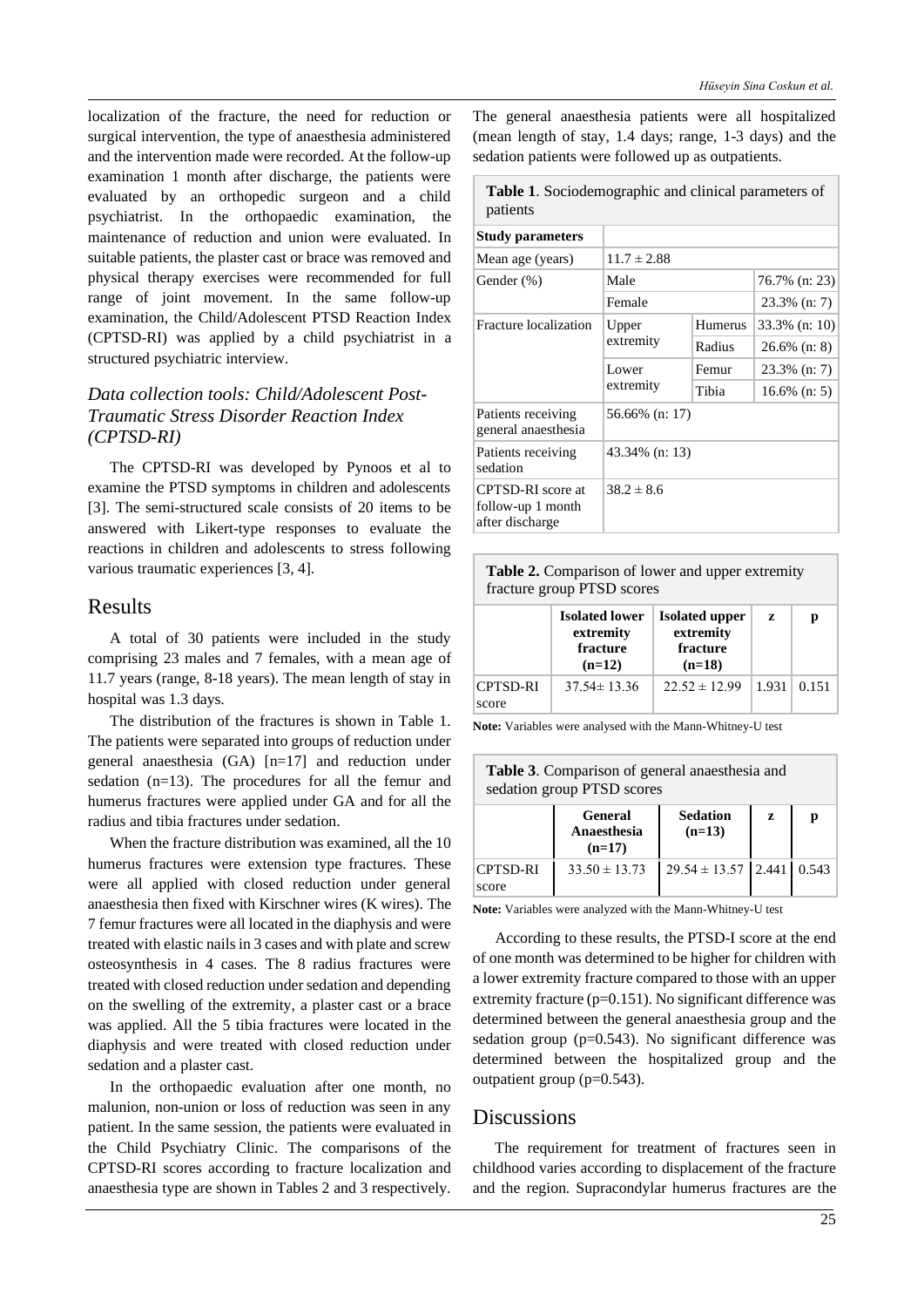most frequently seen elbow fractures in children and constitute 3% of all paediatric fractures [4]. All the humerus fractures in this study were in the supracondylar region and were extension type fractures according to the Gartland classification [5]. After reduction of these fractures under general anaesthesia, fixation was made with K-wires. Postoperatively, a long-arm brace was applied for 4 weeks, then after removal, elbow joint movements were started.

Distal radius fractures are the most common orthopaedic injury in the paediatric population. The injuries generally occur as a result of a fall on to the open hand and axial loading or through the mechanism of direct trauma. Non-surgical treatment is the most common treatment option for patients with distal radius fractures, because there is significant potential for remodeling in the paediatric age group. If there is excessive angulation or displacement, percutaneous fixation or closed reduction maneuvers should be applied [6]. All the 8 radius fractures in this study were treated with closed reduction under sedation and a plaster cast. The patients were discharged on the same day with an outpatient polyclinic follow-up appointment. The plaster cast was removed after an average of 35 days and full joint movement exercises for the wrist were started.

Paediatric femoral shaft fractures constitute < 2% of all paediatric fractures. Nevertheless, these are the most common paediatric fractures requiring hospitalization and are the reason for prolonged hospital stay and immobilization [7]. The decision to treat a femoral shaft fracture with conservative or surgical methods is affected by many variables such asthe age and weight of the patient, fracture type, concomitant injuries, polytrauma and the socio-economic status of the family [8]. Pelvipedal plaster cast, elastic nails, external fixator and submuscular plate and screw osteosynthesis are the preferred treatment methods. While pelvipedal plaster casting is the preferred treatment method in the first 6 years of life, there is ongoing debate concerning the most appropriate treatment after the age of 6 years.

The 7 femur fractures in the current study were treated with elastic nails in 3 cases and with plate and screw osteosynthesis in 4 cases. No significant difference has been found between these two methods in respect of complications and union rates [9]. However, elastic nail complications can be difficult sometimes, and in some cases may even require another surgical intervention [10]. The mean length of hospital stay because of femur shaft fracture was 1.7 days in this study. During follow-up no complications developed in any of these patients and all were mobilized with full weight-bearing at the end of mean 8 weeks.

One of the most common paediatric injuries seen by orthopaedic surgeons is tibia diaphysis fracture. The tibia is the third most common paediatric long bone fracture [11]. Treatment is personalized on the basis of patient age, concomitant injuries, fracture pattern, associated soft tissue and neurovascular damage and the surgeon's experience. Closed reduction and a plaster cast is usually the main method of treatment for diaphysis located paediatric tibia fractures [12]. All the 5 tibia fractures in the current study were closed fractures and were treated with closed reduction under sedation and plaster casting. The patients were mobilized with full weight-bearing at the end of mean 8 weeks.

As paediatric orthopaedic injuries are often seen in the Emergency Department, orthopaedic specialists usually organize the sedation and analgesia themselves for the injured child. While conscious sedation techniques are constantly developing, the therapeutic index between sufficient and excessive sedation is much narrower for children compared to adults, especially for painful procedures [13]. The appropriate alleviation of pain is important in the treatment of paediatric patients exposed to painful procedures. To achieve this, the pharmacological agent or combination of agents used must be easy to use, have a rapid onset, provide effective analgesia, there must be no airway or cardiopulmonary interaction and the time to recovery should be short [14, 15].

Ketamine hydrochloride is a pharmacological agent which creates a catatonic state resulting from a safe combination of amnesia and analgesia. Spontaneous respiration, muscle tone of the tongue and the cough and gag reflexes are protected [16]. The onset of the effect is rapid. A dose of 1mg/kg has been reported to cause clinical effects at peak intensity and within 1 minute [17]. During awakening, nausea and vomiting may be observed, but these adverse effects can be prevented with the use of an anticholinergic providing secretion control [18]. In the current study, intravenous ketamine of 1mg/kg was used for the patients applied with sedation. No side-effects were observed during awakening in any patient. However, in animal studies it has been reported that ketamine had the effect of increasing PTSD symptoms [19]. In the current study, the mean PTSD scores of the children administered with ketamine were determined to be lower than those of the children in the general anaesthesia group. Nevertheless, this property of ketamine should be kept in mind.

No direct relationship has been found between PTSD and the agent types used in general anaesthesia, but the existing mental state of patients observed with PTSD after general anaesthesia can be related with the psychosocial status [20]. Aceto et al recommended psychiatric followup of patients who develop PTSD symptoms following general anaesthesia.

PTSD can be seen to be associated with several factors. The primary of these are the characteristic traits of the child and the form of the trauma [21]. PTSD, especially in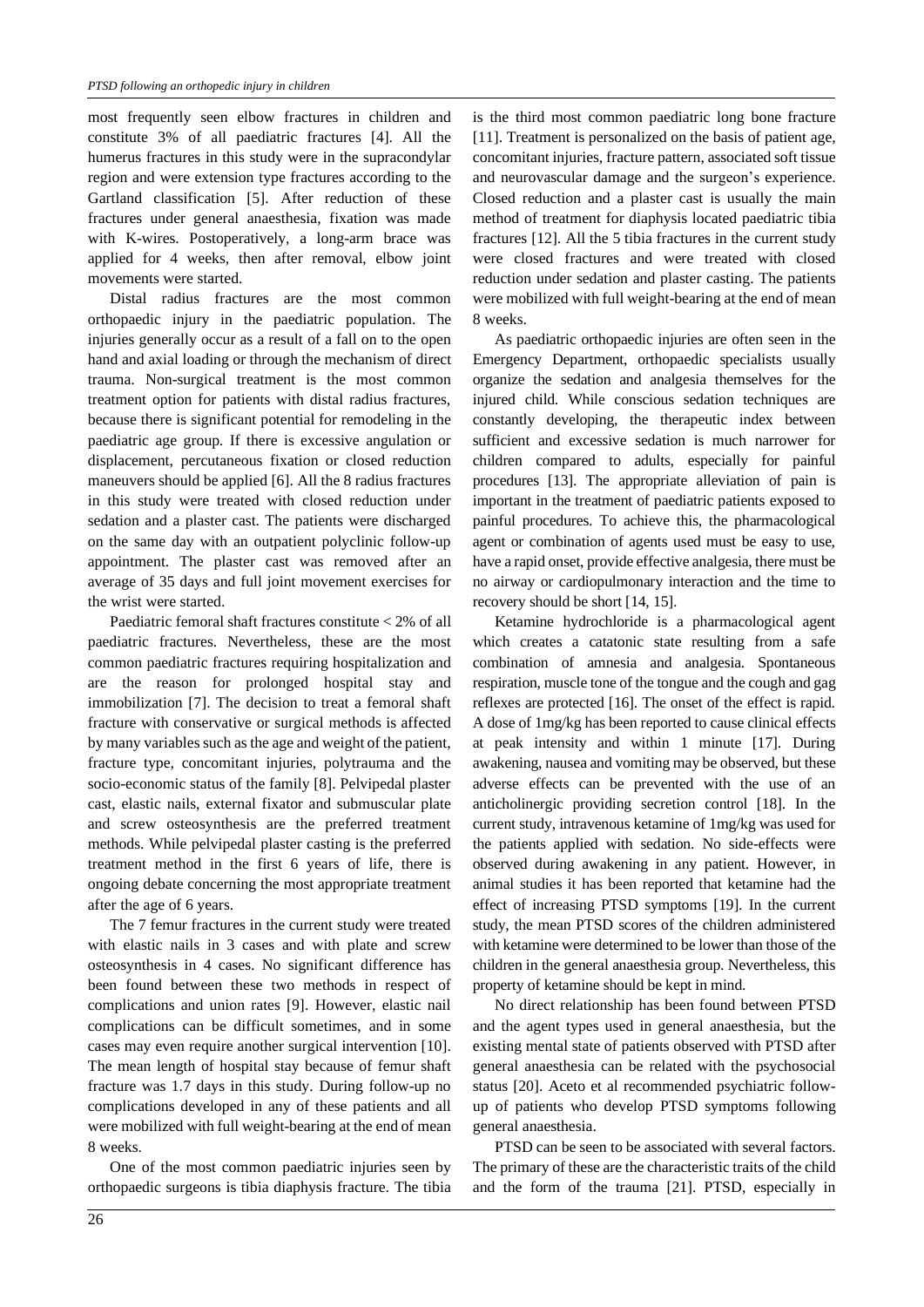childhood, is not a well understood condition. When families have been interviewed, it has been observed that children tend to hide the memory of the trauma and symptoms. This affects the determination of PTSD in children [22, 23].

As PTSD causes a prolonged and abnormal catabolic state in the organism, this also affects wound healing. From a biological aspect, the diagnosis of PTSD in children demands importance [24, 25]. It can be considered that long-lasting PTSD could have an effect on fracture healing.

According to a study by Sanders et al, PTSD is extremely widespread in children and is observed in approximately one third of children experiencing orthopaedic trauma [26]. In the same study no relationship was found between PTSD symptoms and prolonged hospital stay. In the current study, 17 patients were hospitalized and the mean length of stay was determined as 1.4 days. The PTSD scores were determined to be high in the group with a lower extremity fracture who were treated under general anaesthesia and hospitalized. It is not clear in these patients whether the high PTSD scores were associated with the general anaesthesia, the hospitalization, or secondary to the temporary immobilization of a lower extremity fracture. In a study by Wallace et al, PTSD symptoms were observed in 33% of 76 paediatric patients. No significant difference was found between the frequency of PTSD seen following upper extremity fractures as a result of high energy trauma or from low energy trauma that did not require surgical intervention [27].

The most significant limitation of this study was that the follow-up period was limited to one month. Psychological trauma symptoms generally start immediately after the traumatic event, may last for years if the treatment approach is not suitable and an increase in symptoms may be observed during follow-up [28]. Traumatic fractures and PTSD are frequently seen in children and adolescents [29]. There is a need for further long-term follow-up studies to increase the knowledge of this subject. The number of the cases was another point of limitation. Finally, it's truly hard to distinguish if the disease is caused by the treatment process or the trauma itself. This need further investigation from both orthopedic surgeons and child and adolescent psychiatrists.

# **Conclusions**

PTSD and other psychological trauma symptoms may be seen in children after traumatic fractures. According to the results of this study, these symptoms are seen more often in children with a lower extremity fracture than in children with an upper extremity fracture and therefore it can be recommended that attention must be paid to children and adolescents with fractures, particularly of the lower extremity, in respect of PTSD symptoms.

**Conflict of Interest:** All authors declare they have no conflict of interest.

**Financial Support**: No financial support has been provided for the study.

**Ethical Approval and Informed Consent:** Ethical approval was granted by the local ethical committee. Informed consent was obtained from the parents or legal guardians of the child.

**Acknowledgmen**t: Authors thank to Caroline J. Walker for language editing.

# References

- 1. Lien J. Pediatric orthopedic injuries: evidence-based management in the emergency department. *Pediatr Emerg Med Pract*. 2017;14(9):1–28.
- 2. Daviss WB, Racusin R, Fleischer A, Mooney D, Ford JD, McHugo GJ. Acute stress disorder symptomatology during hospitalization for pediatric injury. *J Am Acad Child Adolesc Psychiatry*. 2000; 39(5): 569–575. doi:10.1097/00004583-200005000-00010.
- 3. Pynoos RS, Steinberg AM, Layne CM, Briggs EC, Ostrowski SA, Fairbank JA. DSM-V PTSD diagnostic criteria for children and adolescents: a developmental perspective and recommendations. *J Trauma Stress*. 2009;22(5):391–398. doi:10.1002/jts.20450.
- 4. Zorrilla S de Neira J, Prada-Cañizares A, Marti-Ciruelos R, Pretell-Mazzini J. Supracondylar humeral fractures in children: current concepts for management and prognosis. *Int Orthop*. 2015;39(11):2287–2296. doi:10.1007/s00264-015-2975-4.
- 5. GARTLAND JJ. Management of supracondylar fractures of the humerus in children. *Surg Gynecol Obstet*. 1959;109(2):145–154.
- 6. Dua K, Abzug JM, Sesko Bauer A, Cornwall R, Wyrick TO. Pediatric Distal Radius Fractures. *Instr Course Lect*. 2017;66:447–460.
- 7. John R, Sharma S, Raj GN, et al. Current Concepts in Paediatric Femoral Shaft Fractures. *Open Orthop J*. 2017; 11: 353–368. Published 2017 Apr 28. doi: 10.2174/1874325001711010353.
- 8. Kocher MS, Sink EL, Blasier RD, et al. Treatment of pediatric diaphyseal femur fractures. *J Am Acad Orthop Surg*. 2009; 17(11): 718–725. doi: 10.5435/00124635- 200911000-00006.
- 9. Wu QZ, Huang SM, Cai QX. Titanium elastic nail versus plate-screw fixation for the treatment of upper segment fractures of femoral shaft in children. *Zhongguo Gu Shang.* 2014;27(10):809-14.
- 10.Say F, Gürler D, Inkaya E, Yener K, Bülbül M. Which treatment option for paediatric femoral fractures in school-aged children: elastic nail or spica casting?. *Eur J Orthop Surg Traumatol*. 2014;24(4):593–598. doi:10.1007/s00590-013-1234-x.